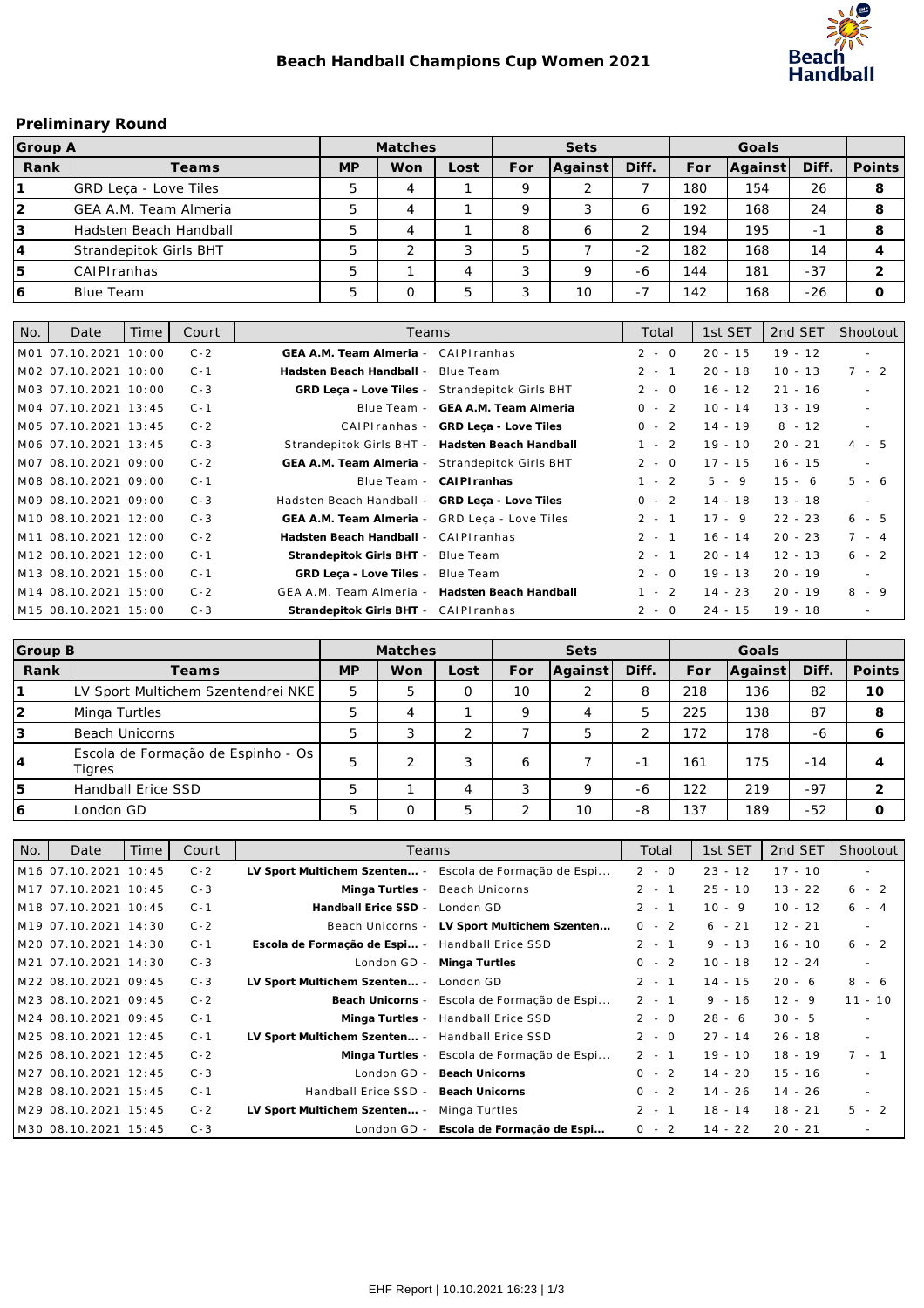

#### **Consolation Round**

| Group " |                    | Matches   |     |        | Sets |                               |               |     |         |       |        |
|---------|--------------------|-----------|-----|--------|------|-------------------------------|---------------|-----|---------|-------|--------|
| Rank    | Teams              | <b>MP</b> | Won | Lost   | For  | Aqainst                       | Diff.         | For | Against | Diff. | Points |
|         | <b>Blue Team</b>   |           |     | 0      |      | 0                             |               | 125 | 76      | 49    |        |
|         | CAIPIranhas        |           |     |        |      | $\Omega$                      |               | 121 | 96      | 25    |        |
| l3      | ILondon GD         | s.        |     | $\sim$ |      | $\overline{\phantom{0}}$<br>b | $\sim$<br>- 3 | 90  | 119     | $-29$ |        |
| 14      | Handball Erice SSD |           |     | 2      |      | ь                             | -5            | 89  | 134     | $-45$ |        |

| No. | Date                 | Time I | Court   | Teams                              | Total   | 1st SET                 | 2nd SET | Shootout   |
|-----|----------------------|--------|---------|------------------------------------|---------|-------------------------|---------|------------|
|     | M31 09.10.2021 09:00 |        | $C - 1$ | CAIPIranhas - Blue Team            | $0 - 2$ | 14 - 24 16 - 21         |         | $\sim 100$ |
|     | M32 09.10.2021 09:00 |        | $C - 2$ | Handball Erice SSD - London GD     |         | $1 - 2$ 20 - 16 16 - 19 |         | 4 - 7      |
|     | M33 09.10.2021 12:45 |        | $C - 2$ | London GD - CAIPIranhas            |         | $0 - 2$ 12 - 17 14 - 24 |         |            |
|     | M34 09.10.2021 12:45 |        | $C - 1$ | Blue Team - Handball Erice SSD     | $2 - 0$ | 20 - 14                 | 22 - 10 | $\sim$     |
|     | M35 10.10.2021 10:00 |        | $C - 1$ | CAI PI ranhas - Handball Erice SSD | $2 - 0$ | 26 - 8 24 - 17          |         |            |
|     | M36 10.10.2021 10:00 |        | $C-2$   | Blue Team - London GD              | $2 - 0$ | $22 - 12$ 16 - 10       |         |            |

## **Quarter-finals**

| No. | Date                       | l Time l | Court   | Teams                                                                    | Total |                         | 1st SET   2nd SET   Shootout |
|-----|----------------------------|----------|---------|--------------------------------------------------------------------------|-------|-------------------------|------------------------------|
|     | M37 09.10.2021 10:30       |          | $C-1$   | GRD Leca - Love Tiles - Escola de Formação de Espi 2 - 0 20 - 12 26 - 10 |       |                         | $\sim$ $-$                   |
|     | M38 09.10.2021 10:30 C-2   |          |         | LV Sport Multichem Szenten - Strandepitok Girls BHT                      |       | $2 - 0$ 17 - 10 19 - 18 |                              |
|     | M39 09.10.2021 10:30       |          | $C - 3$ | GEA A.M. Team Almeria - Beach Unicorns                                   |       | $2 - 0$ 18 - 17 23 - 14 |                              |
|     | $MAO$ 09.10.2021 11:15 C-3 |          |         | Minga Turtles - Hadsten Beach Handball                                   |       | 2 - 0 31 - 24 19 - 12   |                              |

### **Semi-finals**

| l No. | Date                     | Time I | Court | Teams                                              | Total \ |                                     | 1st SET   2nd SET   Shootout |
|-------|--------------------------|--------|-------|----------------------------------------------------|---------|-------------------------------------|------------------------------|
|       | M41 09.10.2021 14:15     |        |       | GRD Leca - Love Tiles - Minga Turtles              |         | $2 - 0$ $23 - 22$ $19 - 18$         |                              |
|       | M42 09.10.2021 15:45 C-1 |        |       | LV Sport Multichem Szenten - GEA A.M. Team Almeria |         | $1 - 2$ $25 - 24$ $20 - 28$ $2 - 7$ |                              |

# **Cross Matches (5-8)**

| $N$ o. | Date                      | Time L | Court   | Teams                                               | Total |                         | 1st SET   2nd SET   Shootout |
|--------|---------------------------|--------|---------|-----------------------------------------------------|-------|-------------------------|------------------------------|
|        | M43 09.10.2021 15:00      |        | $C - 2$ | Escola de Formação de Espi - Hadsten Beach Handball |       | $0 - 2$ 18 - 24 18 - 19 |                              |
|        | $IM4409.10.202114:15 C-3$ |        |         | Strandepitok Girls BHT - Beach Unicorns             |       |                         | 2 - 1 21 - 18 17 - 20 8 - 4  |

# **Placement Matches (5-8)**

| No. | Date                 | Time I | Court   | Teams                                           | Total   |                               | 1st SET   2nd SET   Shootout |
|-----|----------------------|--------|---------|-------------------------------------------------|---------|-------------------------------|------------------------------|
|     | M45 10.10.2021 11:30 |        | $C - 2$ | Escola de Formação de Espi - Beach Unicorns     |         | $2 - 1$ 19 - 18 10 - 12 5 - 4 |                              |
|     | M46 10.10.2021 11:30 |        |         | Hadsten Beach Handball - Strandepitok Girls BHT | $0 - 2$ | $18 - 22$ $19 - 21$           |                              |

**Finals** 

| $N_{\rm O}$ . | Date                 | Time | Court | Teams                                                                  | Total |                       | 1st SET   2nd SET   Shootout |
|---------------|----------------------|------|-------|------------------------------------------------------------------------|-------|-----------------------|------------------------------|
|               | M47 10.10.2021 13:30 |      | $C-1$ | Minga Turtles - LV Sport Multichem Szenten 2 - 1 20 - 22 15 - 12 9 - 8 |       |                       |                              |
|               | M48 10.10.2021 15:30 |      |       | GRD Leca - Love Tiles - GEA A.M. Team Almeria                          |       | 2 - 0 24 - 18 24 - 18 |                              |